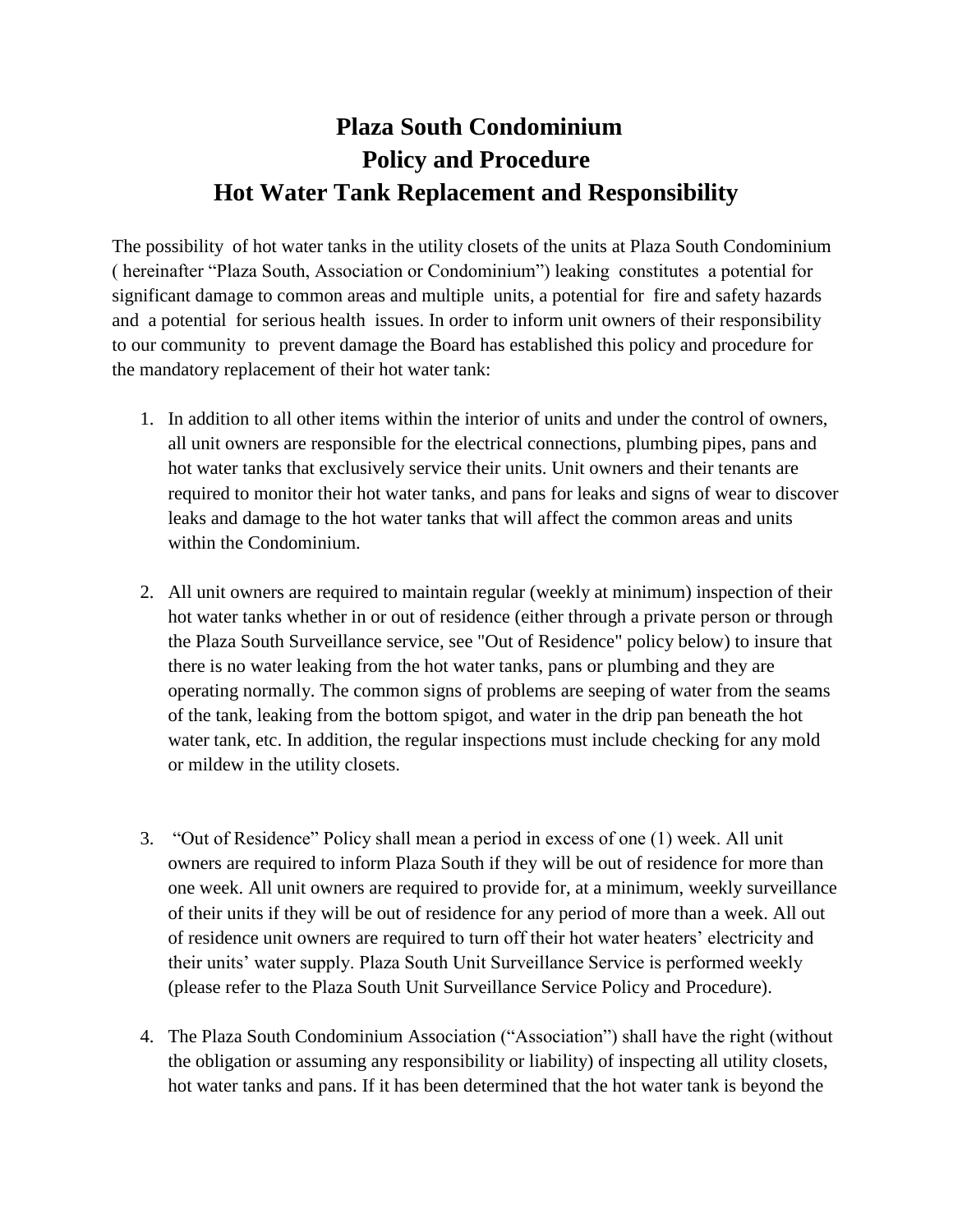warranty period listed on the hot water tank (or as it may exist) or older or is otherwise in need of replacement, the hot water tank and the pan must be replaced as stated herein before the end of the year that the warranty on the hot water tank is due to expire as determined from the date of the installation or sooner if there are any signs of problems. In the event that the Association detects a failure, leak or other potential problem with a hot water tank, plumbing, pipes electricity, or pan, the Association shall have the right (without the obligation or assuming any responsibility or liability) to shut off the electricity and/or water to the hot water tank. In such case, the Association shall timely notify the unit owner of such action.

5. In the event that the Association determines that a hot water tank is beyond the warranty period listed on the hot water tank (or as it may exist) or older or is otherwise in need of replacement, owners will receive a notice advising them that they must and are required to have their hot water tanks and pans replaced as soon as possible or in the event of failure immediately all as stated herein. Responsibility for any and all damage caused to the unit, the common areas (including without limitation to the elevators, electrical service, by mold and mildew, etc.) or to other units rests solely with the unit owner of the faulty water tank whether they have insurance or not. All costs associated with replacement of the hot water tanks, plumbing, pipes, electrical connections thereto and/or pan is the sole responsibility of the unit owner.

It is suggested, but not required, that unit owners investigate types of alarm systems that alert the existence of leaks. These range from simple, inexpensive devices to more costly, sophisticated devices. These devices have a sensor that is placed in the pan under the hot water tank and sounds an alarm when water is present.

All unit owners must immediately notify the General Manager or Maintenance Supervisor of the existence or possibility of any failure or leak of their hot water tanks, pans or any other systems within their utility closets. All unit owners must notify the General Manager or Maintenance Manager in advance of their replacement of hot water tanks.

- 6. Once a determination has been made by unit owners or the Association that a hot water tank and/or pan need to be replaced, unit owners must choose a qualified, licensed and insured plumbing company that shall obtain all necessary permits to complete the job. All new hot water tank installations shall include new pans to be installed underneath the new hot water tanks. Copies of all permits must be provided to the Plaza South Office to be placed within the units office file.
- 7. The Association shall have the right (without the obligation or assuming any responsibility or liability) to correct the common area damage, to aid other unit owners with issues in their units, and to remediate damage including mold or mildew at the unit owners (whose hot water tank caused the damage) sole cost.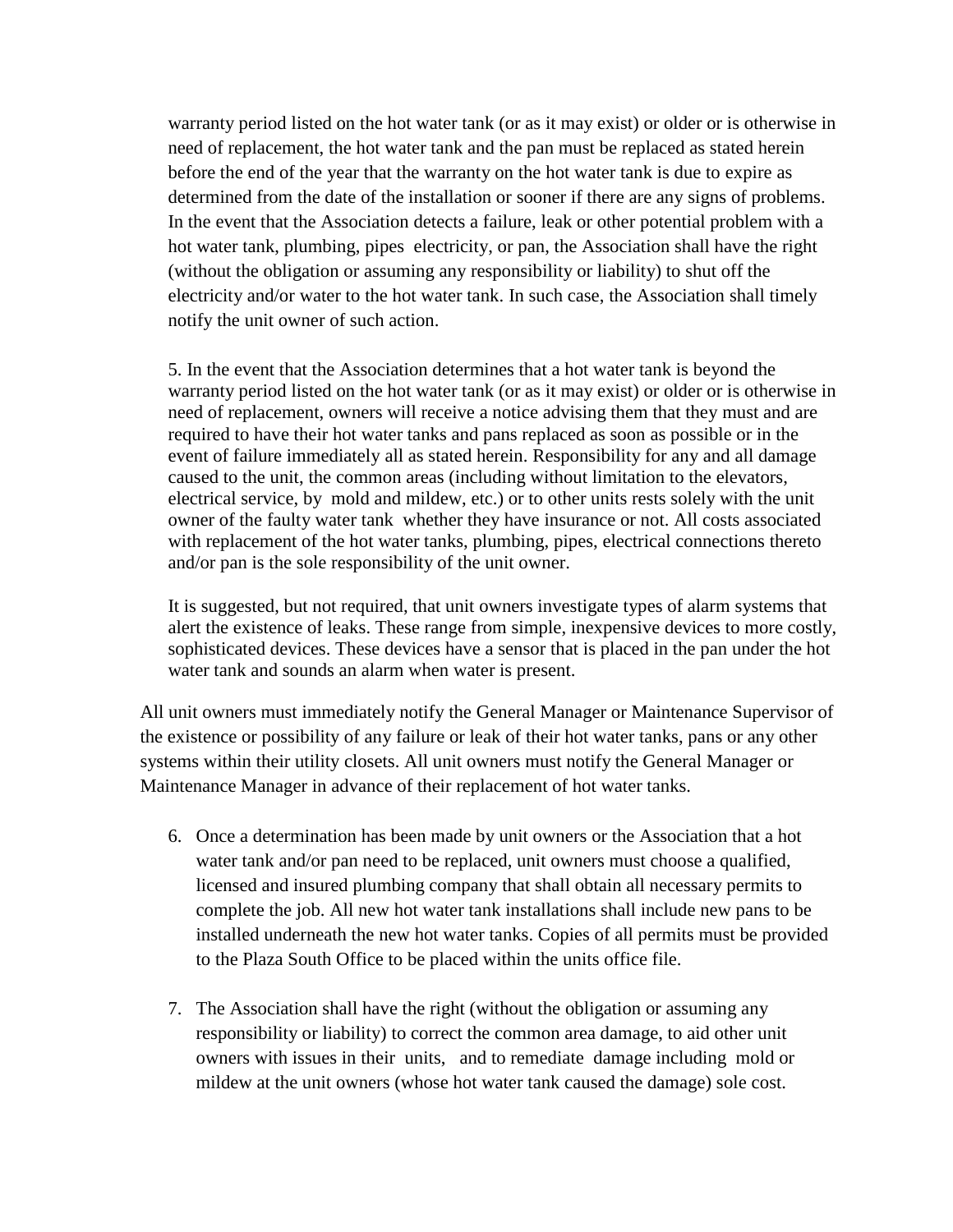8. In the event that the Association determines that a hot water tank is required to be replaced as stated above, the Association shall have the right (without the obligation or assuming any responsibility or liability) to replace the hot water tank, electrical wiring, plumbing, pipes, pan, etc. Any costs related to the repair and replacement of the water tank shall be the sole responsibility of the unit owner and shall be reimbursed to the Association by the unit owner within thirty (30) days. This charge shall be added to the unit owner's maintenance account.

## **9. PLEASE NOTE THAT IF YOU HAVE HOME OWNERS INSURANCE YOU SHOULD MAKE SURE THAT IT COVERS YOUR HOT WATER TANK IN THE UTILITY CLOSET.**

## **Plaza South Hot Water Tank Disclaimer, Terms and Release**

Any inspection or service provided by Plaza South to Unit Owners relative to this Policy and Procedure for their hot water tanks or pans is specifically limited as stated below:

Plaza South makes no warranties or representations and accepts no obligation, responsibility for or liability for the working order, condition or efficiency of unit owners' hot water tanks, pans, and /or the electricity supply to the hot water tanks or the condition of leaking from any plumbing pipes that are considered to be the responsibility of unit owners per the condominium documents. Under this Policy and Procedure Plaza South shall not be responsible for or liable for any events, repairs or conditions that may occur that cause any damage to Units or common areas or result in damages, costs or other expenses relative to this Policy or Procedure.

The Unit Owner shall release Plaza South from any liability, responsibility or costs involved with any matter involving any event, repair or condition that may result in any damage to said unit or hot water tank, electrical wiring, plumbing, pipes and pan, etc. other than as specifically described above. The unit owner shall waive any right to file a claim against the Plaza South's liability insurance policy hereunder.

Any damage, repair or replacement to the hot water tanks, electrical wiring, plumbing, pipes and pans, etc. as described above (except as specifically otherwise stated) shall be the responsibility and liability of unit owners. The unit owners agree that any insurance claim regarding such damage, repair and/or replacement shall be made to, against and under the unit owners' homeowner insurance policies and not against Plaza South's liability policy.